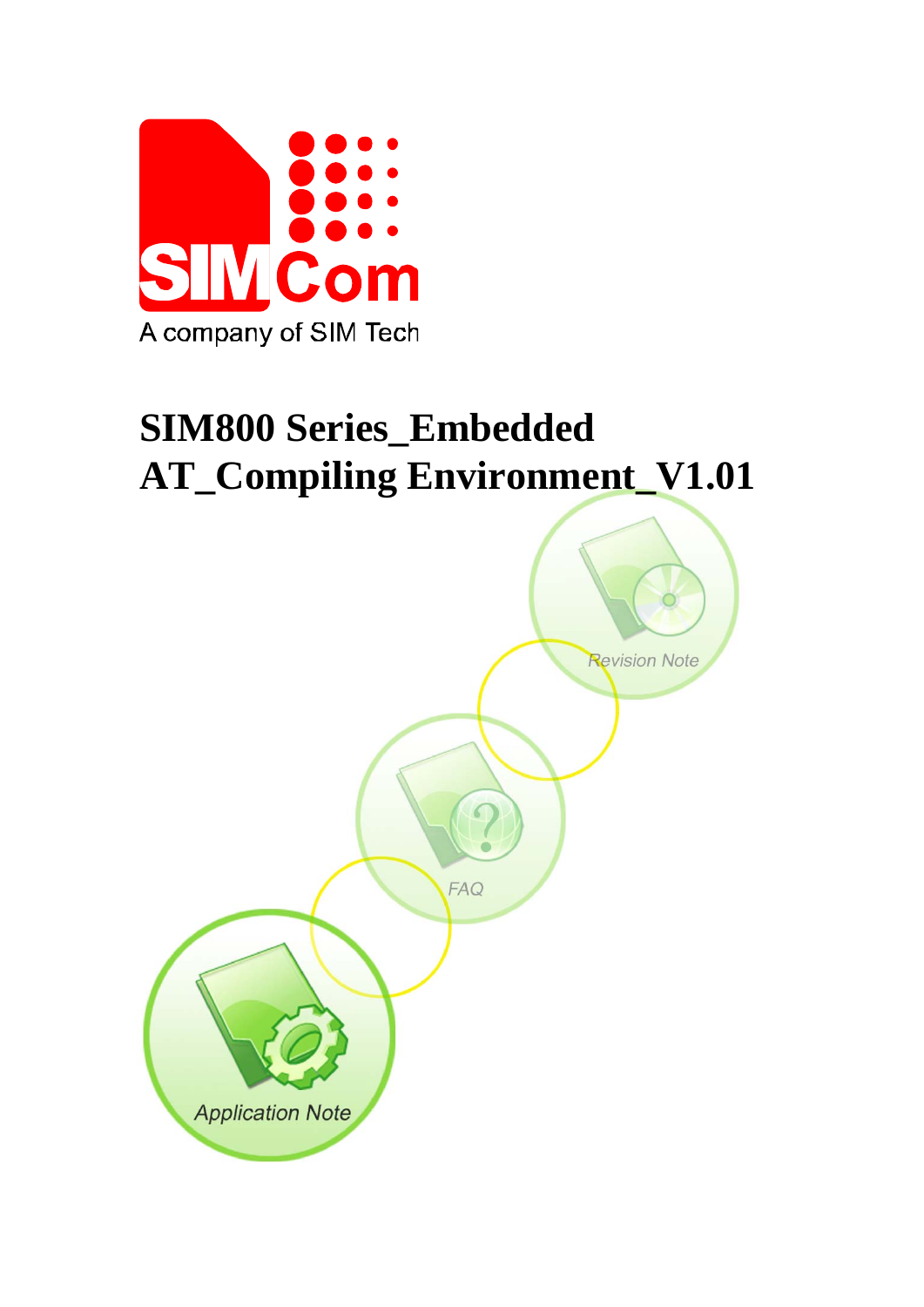

| Document name  | SIM800 Series_Eembedded AT_Compiling Environment       |
|----------------|--------------------------------------------------------|
| Version        | 1.01                                                   |
| Date           | 2013-07-11                                             |
| <b>Status</b>  | Release                                                |
| Doc Control ID | SIM800 Series_Eembedded AT_Compiling Environment_V1.01 |

#### **General Notes**

Simcom offers this information as a service to its customers, to support application and engineering efforts that use the products designed by Simcom. The information provided is based upon requirements specifically provided to Simcom by the customers. Simcom has not undertaken any independent search for additional relevant information, including any information that may be in the customer's possession. Furthermore, system validation of this product designed by Simcom within a larger electronic system remains the responsibility of the customer or the customer's system integrator. All specifications supplied herein are subject to change.

#### **Copyright**

This document contains proprietary technical information which is the property of SIMCOM Limited., copying of this document and giving it to others and the using or communication of the contents thereof, are forbidden without express authority. Offenders are liable to the payment of damages. All rights reserved in the event of grant of a patent or the registration of a utility model or design. All specification supplied herein are subject to change without notice at any time.

#### *Copyright © Shanghai SIMCom Wireless Solutions Ltd. 2013*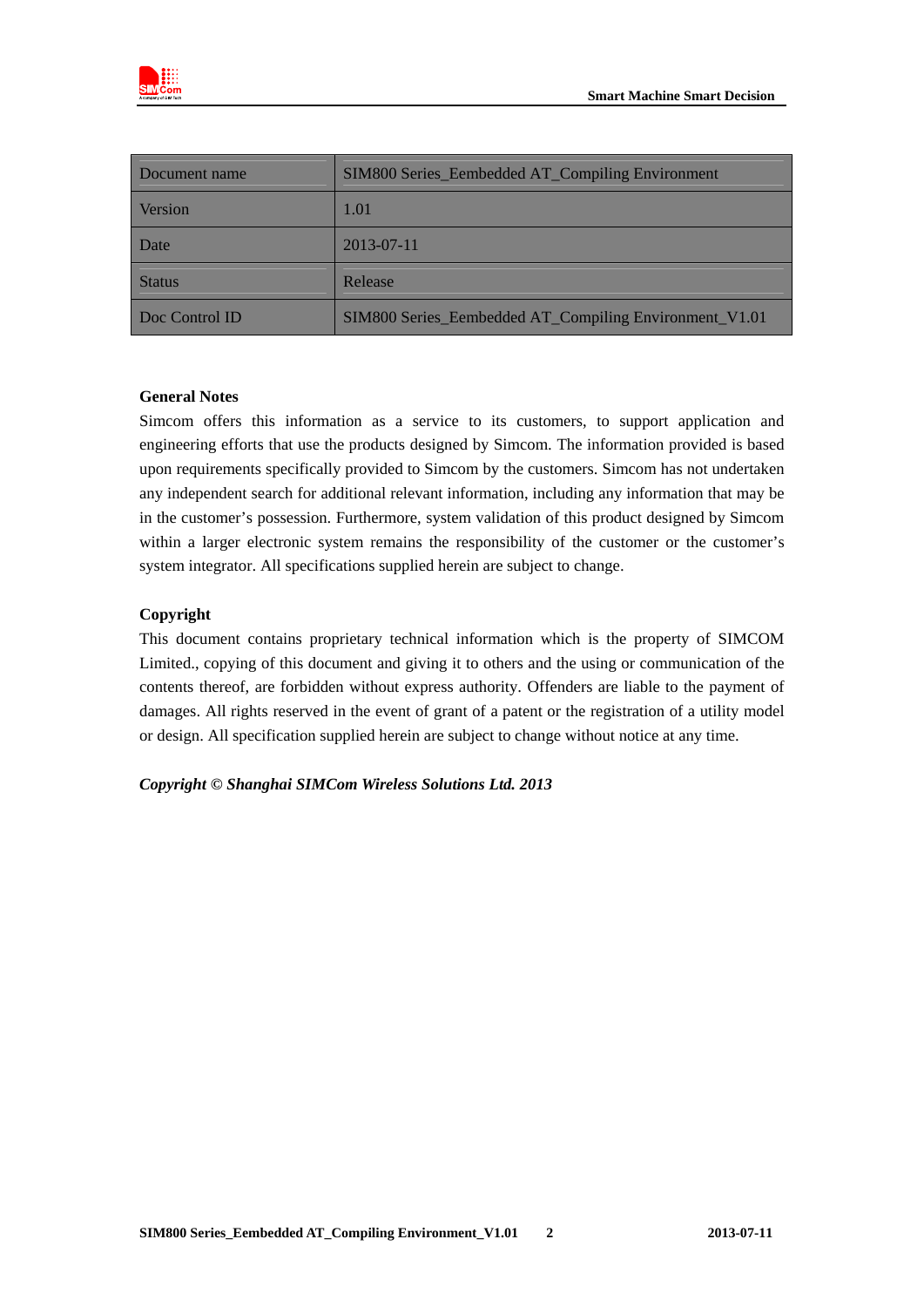

# **Content**

| $\mathbf{1}$            |     |  |
|-------------------------|-----|--|
| $\mathbf{2}$            |     |  |
|                         | 2.1 |  |
|                         | 2.2 |  |
|                         | 2.3 |  |
|                         | 2.4 |  |
| 3                       |     |  |
| $\overline{\mathbf{4}}$ |     |  |
|                         | 4.1 |  |
|                         | 4.2 |  |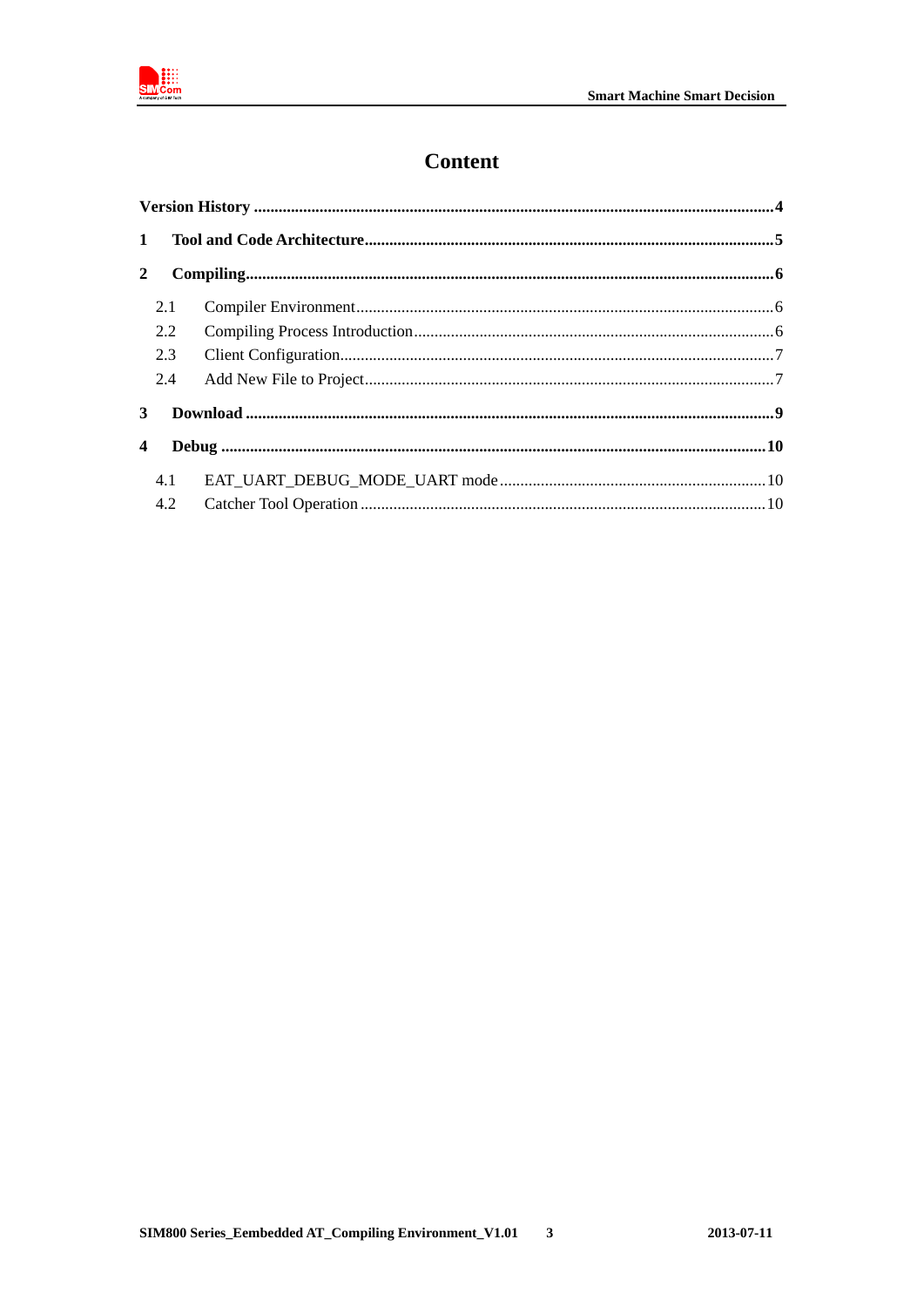

## **Version History**

| Date            | <b>Version</b> | modification | Owener  |
|-----------------|----------------|--------------|---------|
| $2013 - 7 - 11$ | 1.01           | Original     | Bin Mao |
|                 |                |              |         |

# **Application Scope**

This document is applicable to SIM800 series Embedded AT module, include SIM800W, SIM840W, SIM800V, SIM800H, SIM800, SIM800M64 and SIM808.

This document describes the development guide of Embedded AT and relative notes.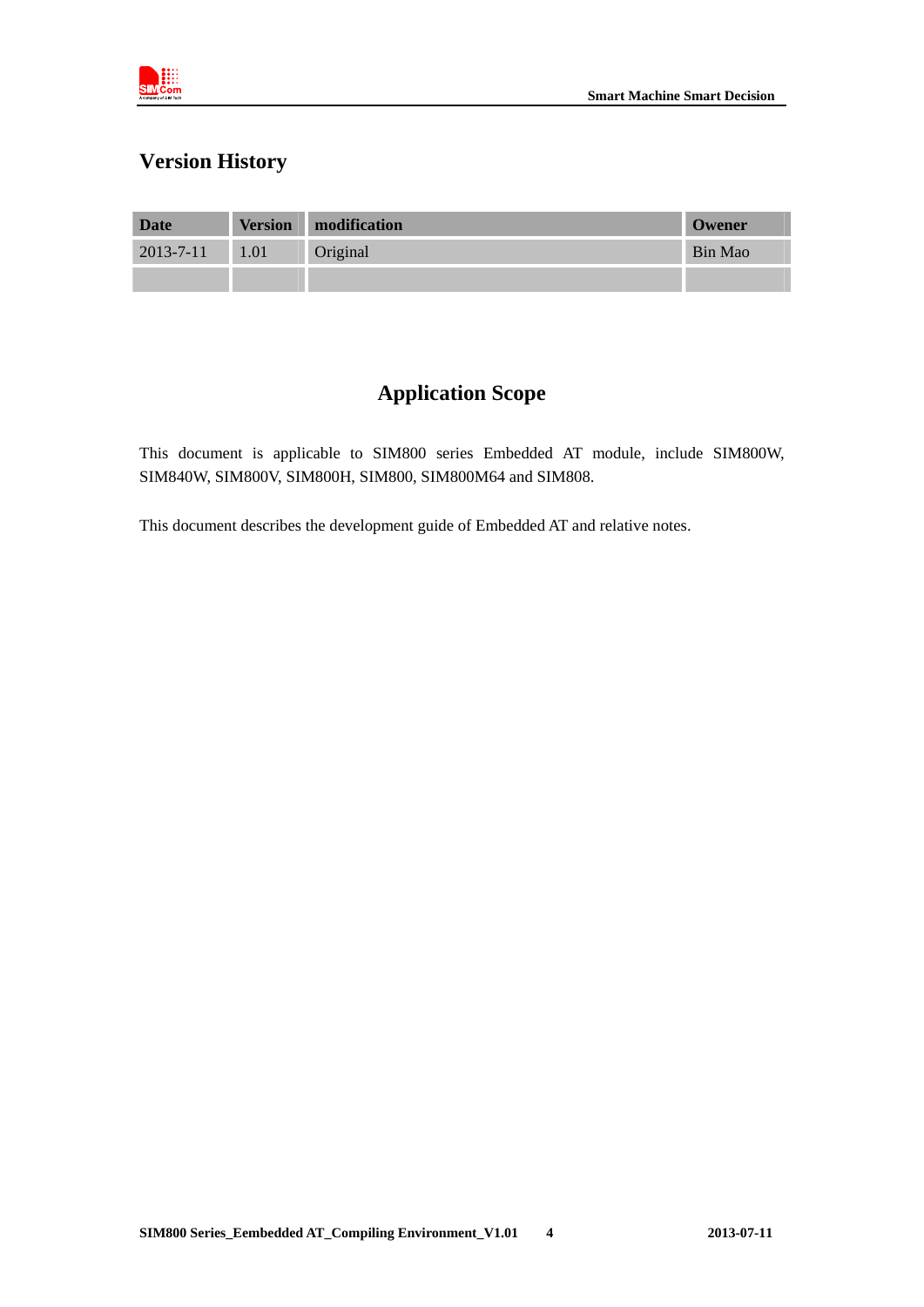

# **1 Tool and Code Architecture**

Compiler: RVCT Version: ARM/Thumb C/C++ Compiler, RVCT3.1 [Build 569] Compiling tool: winmake (under ..\build\) Download tool: SIMCom\_SIM800H\_EAT\_flash\_Tool\_V1.01

Folder list:

| build                               | compiling settings & makefile script        |
|-------------------------------------|---------------------------------------------|
| core                                | Head files & libraries                      |
| demo                                | Demo source code                            |
| Doc                                 | Documentations                              |
| output                              | Compiled result                             |
| SIMCom_SIM800H_EAT_flash_Tool_V1.01 | FW update tool                              |
| src                                 | Customer's source code                      |
| SIM800H32.bat                       | Compiling script executed with command line |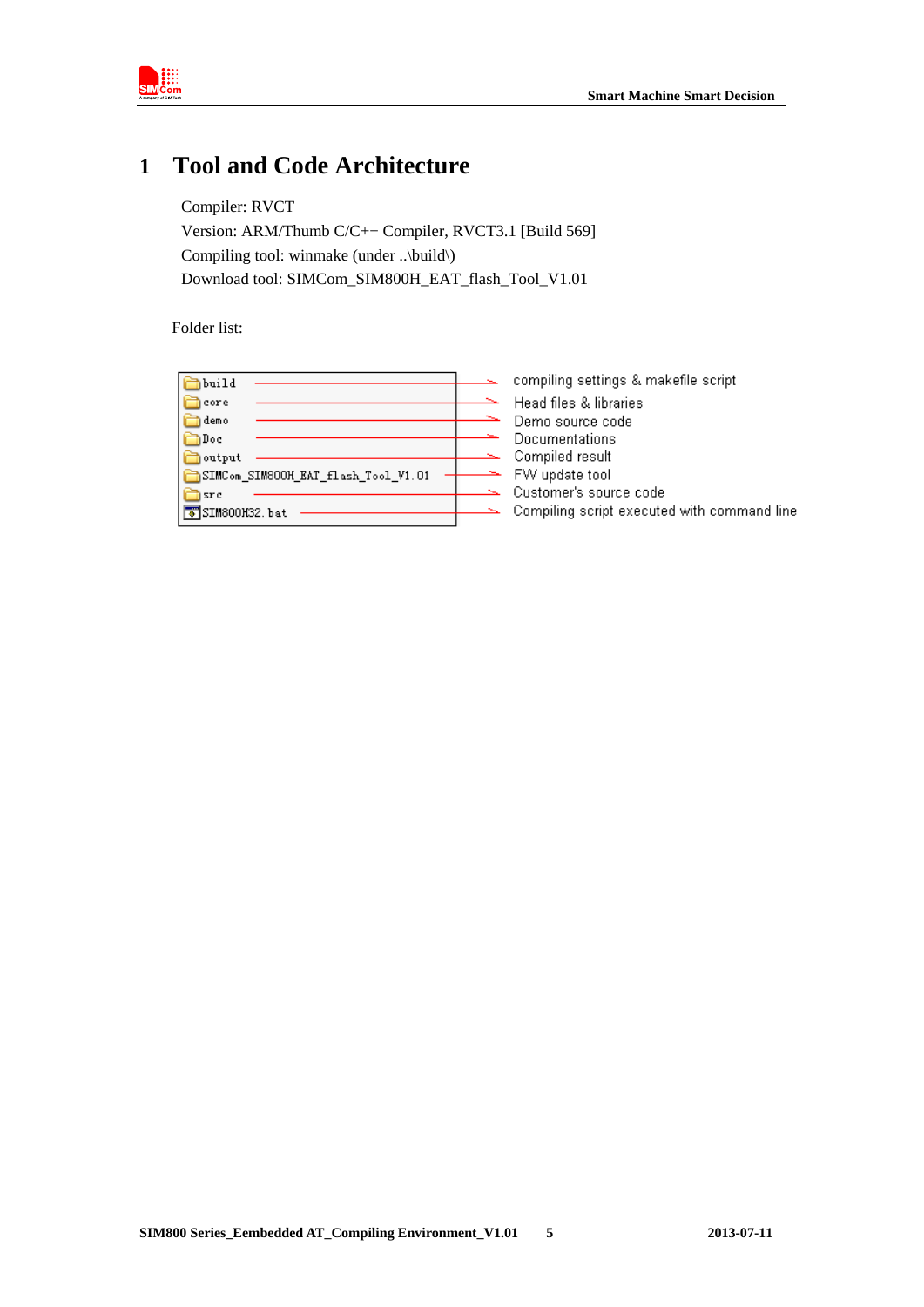

# **2 Compiling**

## **2.1 Compiler Environment**

Once RVCT compiler installed successfully, armcc command will show you correct version info as following.

```
f:\Module\SIM800_52D\MT6252MOD\eat\app>armcc
ARM/Ihumb C/C++ Compiler, RUCI3.1 [Build 569]
               armcc [options] file1 file2 ... filen
Usage:
Main options:
```
SIM800H E-AT project will be compiled with script line.

f:\Module\SIM800\_52D\MT6252MOD\eat\app>build\_SIM800W64.bat

## **2.2 Compiling Process Introduction**

Build list description.

| <b>File</b>   | <b>Function</b>                                                                           | <b>User-configuration</b> |
|---------------|-------------------------------------------------------------------------------------------|---------------------------|
| user.mak      | Configuration file for compiling<br>path, source code folder, and compiling<br>case, etc. | Yes                       |
| Makefile      | System entrance                                                                           | No                        |
| option.mak    | Configure compiling environment                                                           | No                        |
| app_build.mak | Compile source code                                                                       | No                        |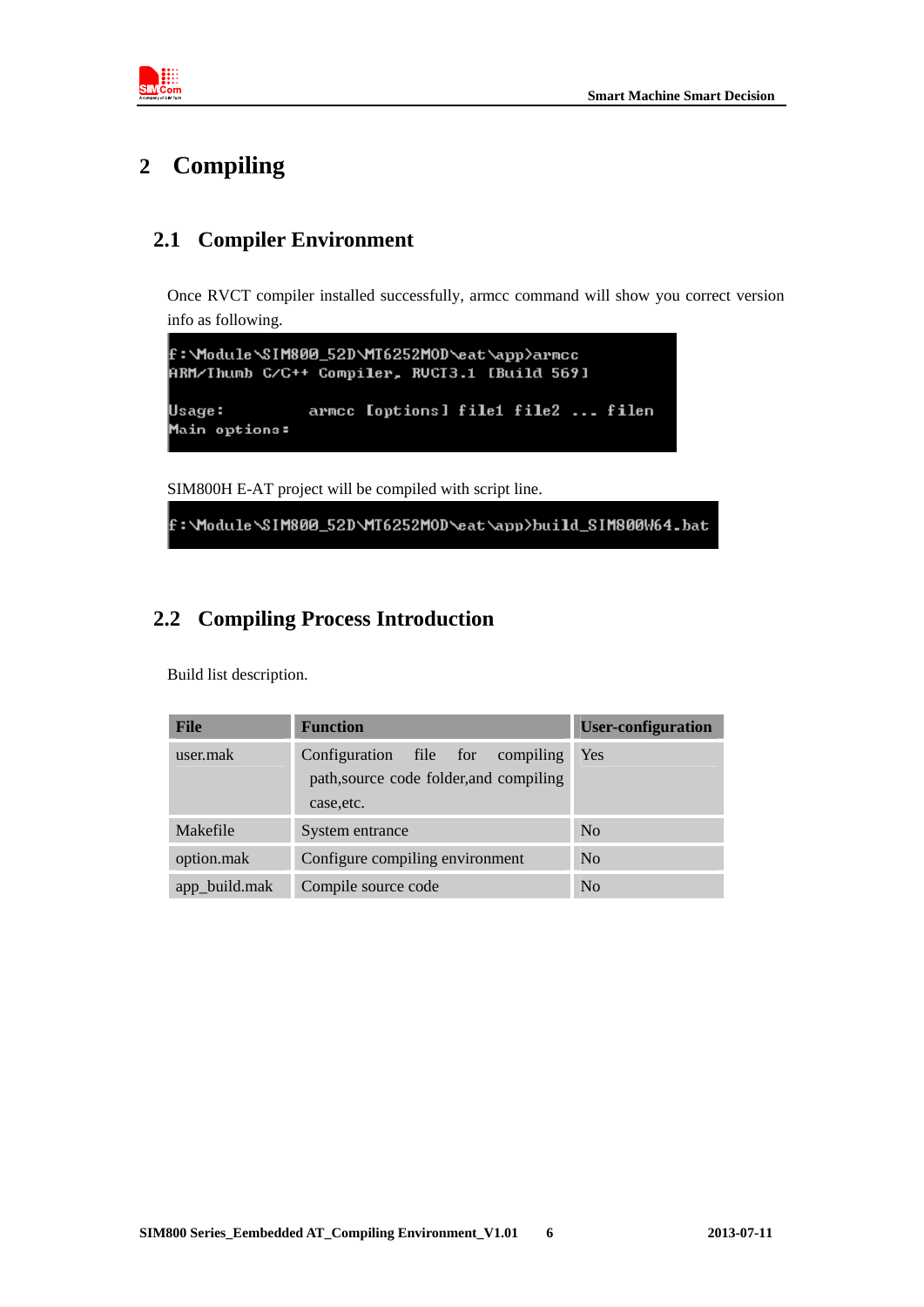

Compiling process is as following.



Figure 1 compiling process

Bin file is available in folder defined by OUTPUT\_BIN\_DIR (user.mak file defined). SIM800H and SIM800 app file will be generated to path core/SIM800H32\_EMBEDDEDAT/. Downloading core and app file need SIM800H32\_EAT.cfg file. If just update app file, just check app option.

## **2.3 Client Configuration**

Client could modify some settings for user.mak.

```
#RVCT 3.1 Root Directory 
DIR_ARM = C:\Progra~1\ARM\RVCT 
#source file folder 
SRC_DIR = demo
#current case to be compiled 
SRC_OPEN_MODE_NAME = adc
```
## **2.4 Add New File to Project**

Here, we add a new test case, for example sms case, source cdoe includes main.c, app\_sms.c and app\_sms.h.

*Note: case source should include main.c file for app entrance.* 

Steps for this case: 1) Create sms folder;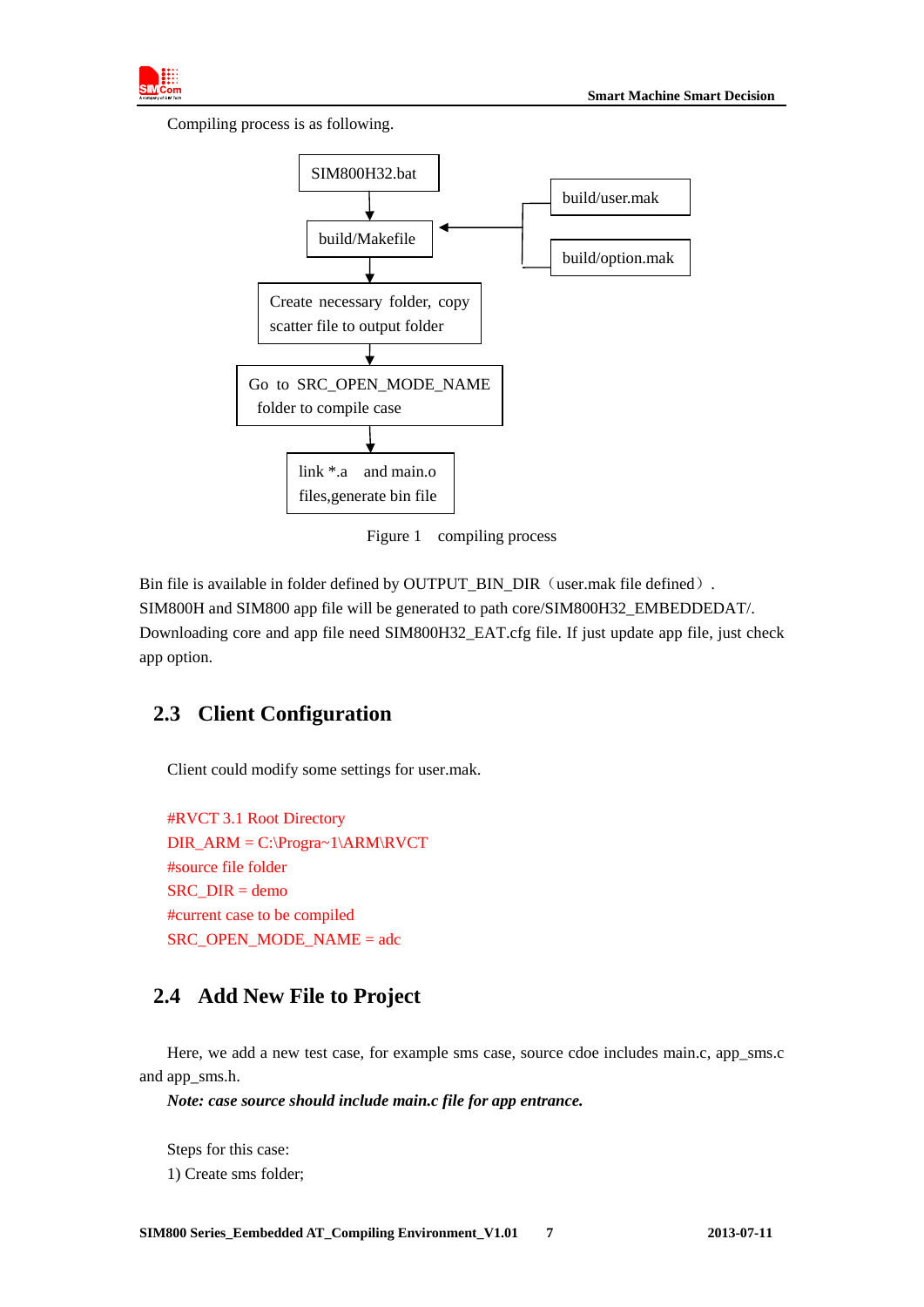

- 2) Generate main.c, app\_sms.c and app\_sms.h files.
- 3) Copy Makefile from demo/adc to root sms folder.

Two options here to orgnizate source files.

a. compile all \*.c files (ensure main.c included)

#First mothod#  $S1:=$  \$(wildcard \*.e)  $SOURCE := $(S1)$ 

b. specify source file to compile #Second mothod#

 $SOURCE := main.c \setminus$ app\_sms.c

\*Note, we recommend main.c file for app entrance in EAT project. If there has no mail.c but different source file only, should modify following info to link to main.o file.

MAIN\_SRC := app\_demo\_uart.c MAIN  $OBJ := \text{main.}$ o

4) modify user.mak file.

 # root directory  $SRC$  DIR = src # case folder to be compiled SRC\_OPEN\_MODE\_NAME = sms

5) call "sim800H32.bat all" to compile or "sim800H32.bat clean" to clean generated files.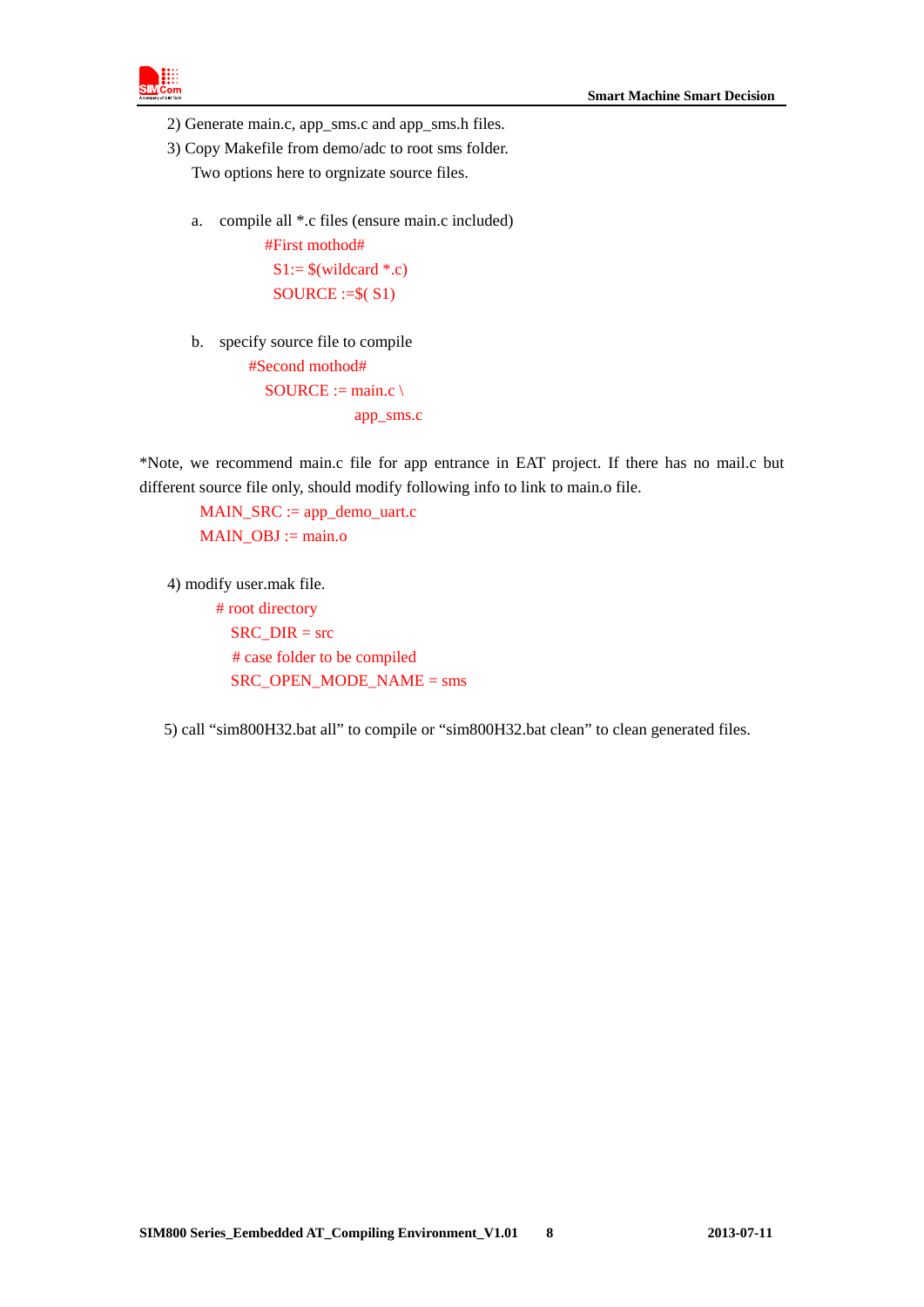

# **3 Download**

Objective file includes two sections. One is core file for simcom module; another is app file for EAT case.

Normally, core is here, just update app file. But if need new core version to build project, should download these two sections together. Make sure app file is compiled based on this new core file.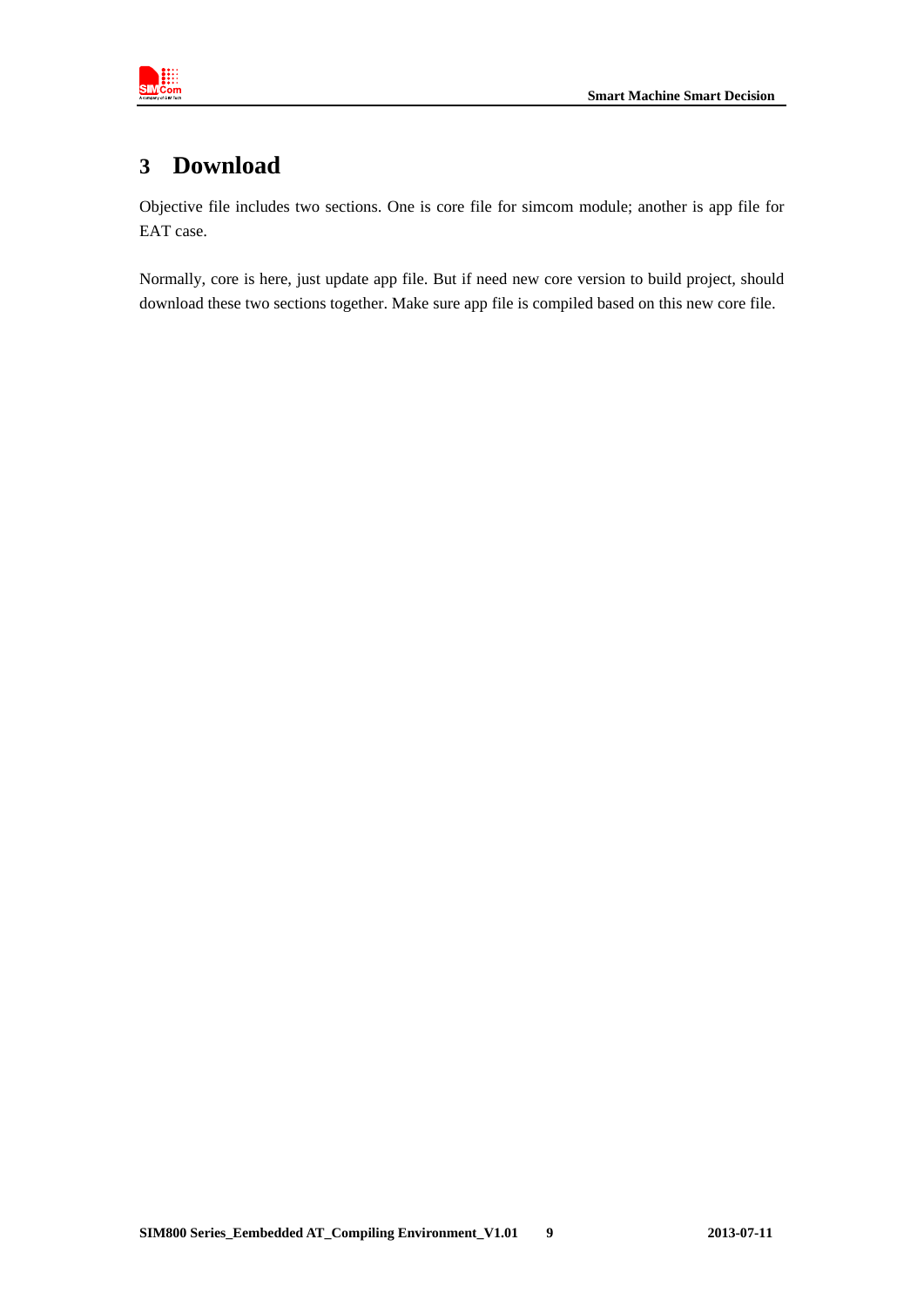

# **4 Debug**

Three methods are available to view logs.

- eat\_uart\_write() interface to print log info
- Configure DEBUG port as EAT\_UART\_DEBUG\_MODE\_UART mode, and eat\_trace() interface print log info which could be visible with hyperterminal
- Configure DEBUG port as EAT\_UART\_DEBUG\_MODE\_TRACE mode, and eat\_trace() interface prints log info which only be visible with Catcher tool provided by SIMCom.

#### **4.1 EAT\_UART\_DEBUG\_MODE\_UART mode**

```
app_func_ext1 (): 
    EatUartConfig_st cfg = 
     { 
         EAT_UART_BAUD_115200, 
         EAT_UART_DATA_BITS_8, 
         EAT_UART_STOP_BITS_1, 
         EAT_UART_PARITY_NONE 
     }; 
// configue EAT_UART_2 as debug 
eat_uart_set_debug(EAT_UART_2);
```

```
// coinfigure DEBUG port as UART mode. 
eat uart set debug config(EAT_UART_DEBUG_MODE_UART, &cfg);
```
#### **4.2 Catcher Tool Operation**

1) Conigure UART2 output log info.

```
void app_func_ext1(void*data)
```

```
eat_uart_set_debug(EAT_UART_2);
```

```
…… 
}
```
{

- 2) Connect UART2 to PC, and launch on Catcher tool.
- 3) Pick up data base file.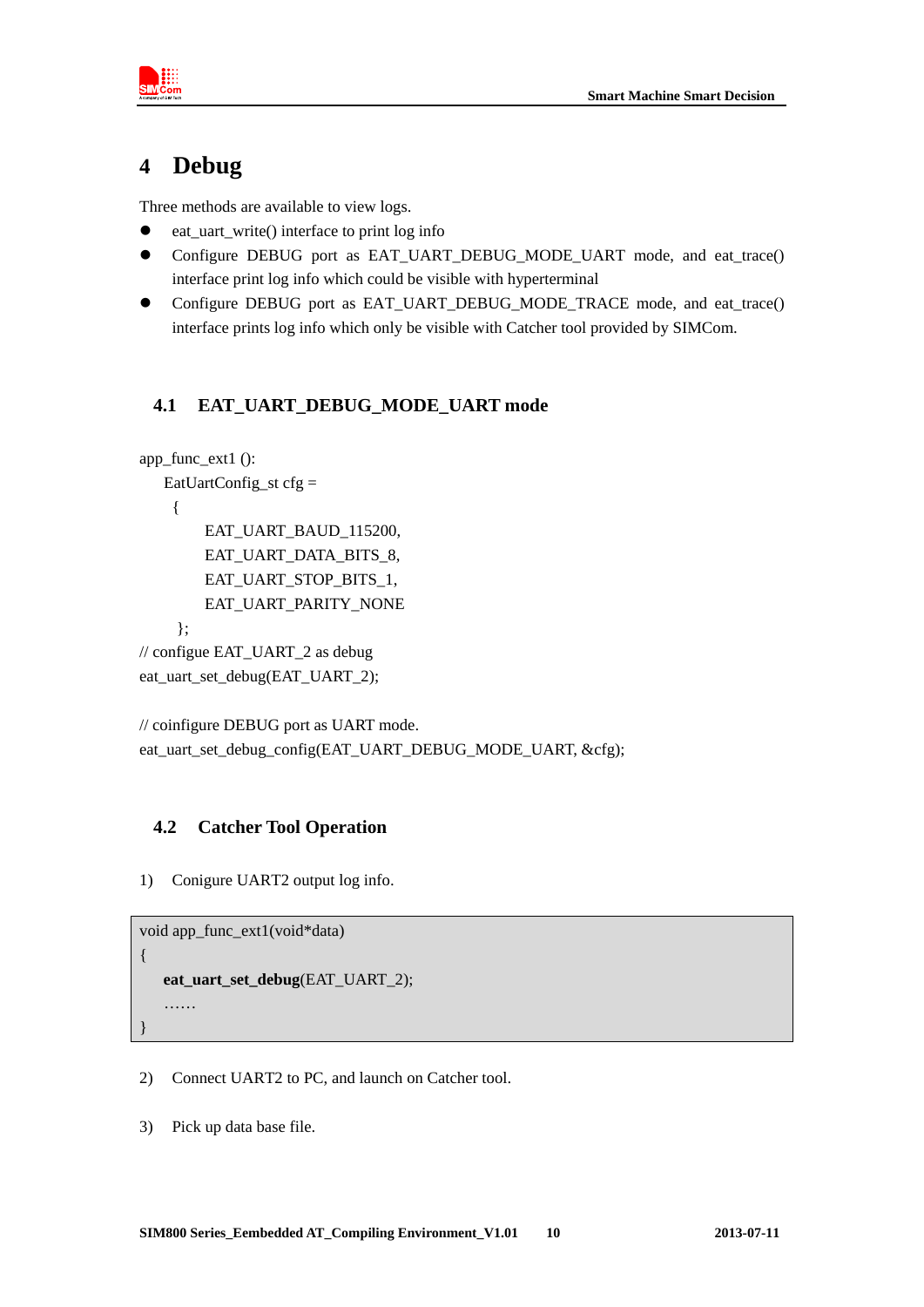

Database file is provided by SIMCom, such as BPLGUInfoCustomAppSrcP\_xxx \_xxx\_EMBEDDEDAT.

| ASVanced Alternak<br>10013<br>LODILE<br>IE. | <b>ILLEGIW</b><br><b>Berb</b><br>李素之味味,是每日,不为了每时所<br>Name: |                         | L000   |
|---------------------------------------------|------------------------------------------------------------|-------------------------|--------|
| Set Path<br>Database path                   | $\bullet$ Bend Load                                        | Auto Dump when Crash d1 |        |
| Master.                                     |                                                            | $+0.0$                  | Cancel |
| Dbglnfo DB path                             |                                                            |                         |        |
|                                             |                                                            | 444.6                   |        |

| 6 8 8 8 3 V ₩ ₩ 7 5 5 1 8 5 1 9 0 0 = 8 E S 1<br>$\frac{1}{\sqrt{1-\frac{1}{2}}}$ | Name:<br>Bend Load | Send Load<br>Auto Dump when Crash  d:\ |
|-----------------------------------------------------------------------------------|--------------------|----------------------------------------|
| Set Path                                                                          |                    |                                        |
| Database path<br>Master:                                                          |                    | QK                                     |
| E:\MTK-PROJECT\SIM800\EAT\tst\database_classb\BPLGUInfoCL []                      |                    | Cancel                                 |
| Dbglnfo DB path                                                                   |                    |                                        |
| E:\MTK-PROJECT\SIM800\EAT\tst\database_classb                                     |                    | $-444$                                 |

#### 4) Configure port

Pick up correct COM port, choose 460800 baud rate.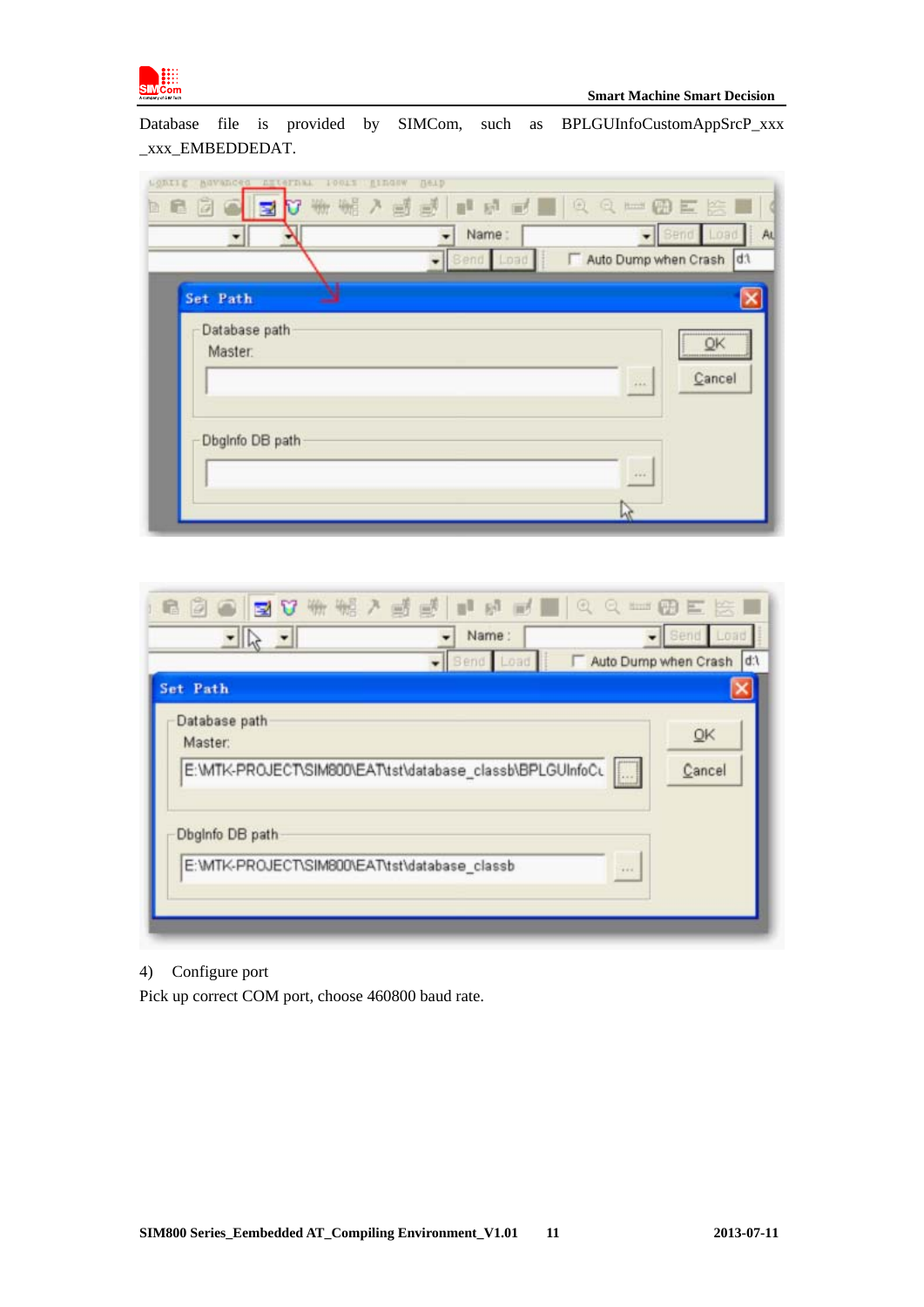

|                           | 画            | IN JOQ SON     |
|---------------------------|--------------|----------------|
|                           | Name:        | Sen            |
|                           | Send Load    | Auto Dump when |
| PORT                      |              |                |
|                           |              |                |
| Port                      | <b>COM21</b> | 0K             |
| Baud rate:                | 460800       | Cancel         |
| Flow control: Software    |              |                |
| <b>GPS</b> port:          | None         |                |
| <b>Connect mode: None</b> |              |                |

5) Hit "Connect" button to continue.

| Config Advanced External Tools Window Help |  |  |             |
|--------------------------------------------|--|--|-------------|
| B 2 ● B V ₩ ₩ ♪ B 5 P B                    |  |  |             |
|                                            |  |  | Connect Nam |
|                                            |  |  |             |

6) Configure filter.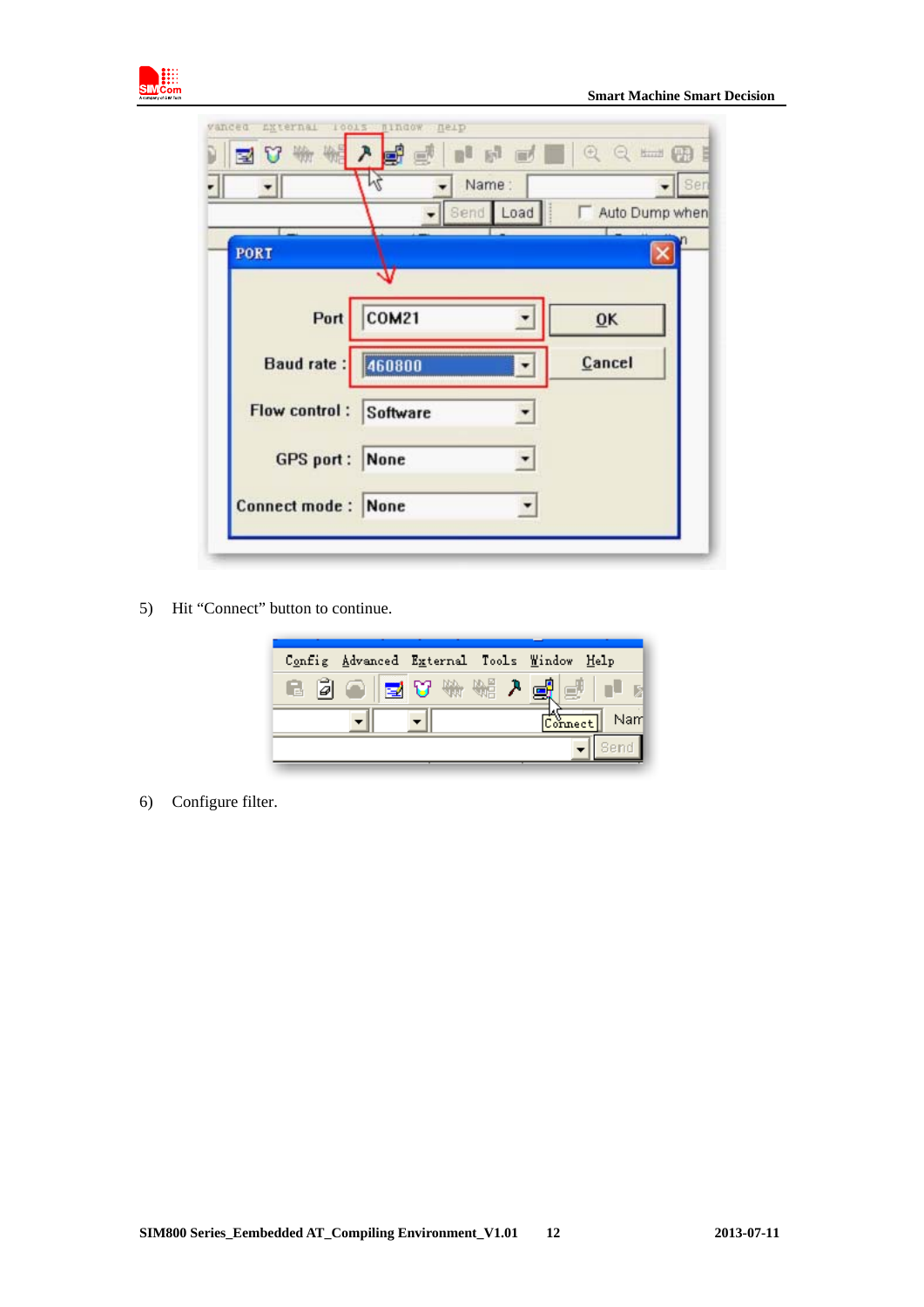

| External Tools Window Help                                           |                                    |
|----------------------------------------------------------------------|------------------------------------|
|                                                                      | 李磊 7 山風 ニュ 風麗 8 8 … 田川防<br>⊜       |
| Name:                                                                | Send Load<br>Auto                  |
| Send Load                                                            | ddi<br>Auto Dump when Crash        |
| Local Time<br>Source                                                 | Destination<br>SAP                 |
|                                                                      |                                    |
| <b>Filter</b>                                                        |                                    |
| L1 Filter PS Filter                                                  |                                    |
| PS Module / Class                                                    |                                    |
| E MOD_DRV_IDP                                                        | All On                             |
| E- MOD_DRV_LCD                                                       | All Off                            |
| + MOD DS<br><b>E V MOD EAT</b>                                       | EAV On(All)                        |
| E MOD_EAT1                                                           | EAV On(Mod On)                     |
| + MOD_EAT2<br>1                                                      |                                    |
| ⊕ MOD_EAT3                                                           | Reset Color                        |
| ⊕ MOD_EAT4                                                           | Expand                             |
| E MOD_EAT5<br>+ MOD EAT6                                             | Apply Default                      |
| <b>I MOD FATZ</b>                                                    | Export                             |
|                                                                      |                                    |
| <b>SAP</b>                                                           |                                    |
| SAP                                                                  | All Level 0                        |
| ABM APP SAP<br>4<br>ABM MMI SAP<br>4                                 | All Level 2                        |
| ABM_SOC_SAP<br>4                                                     | All Level 4                        |
| ADR_DRLC_SAP<br>4                                                    | Reset Color                        |
| ADR_UL1_SAP<br>$\overline{\phantom{a}}$<br>4<br>AS_L4C_SAP<br>4<br>۳ | $0:$ off                           |
| ATCI SAP<br>4<br>$\overline{\phantom{0}}$                            | $1:$ header<br>$2:$ header + local |
| BCHS_L4C_SAP<br>4<br>$\cdot$                                         | $3:$ header + peer                 |
| <b>RCHS MML SAP</b>                                                  | 4 : header + local + peer          |
|                                                                      | 2                                  |
|                                                                      |                                    |
|                                                                      | 确定<br>取消                           |

7) Ready to catch log info. Hit "View-> PS Integrated", log trace will be visible.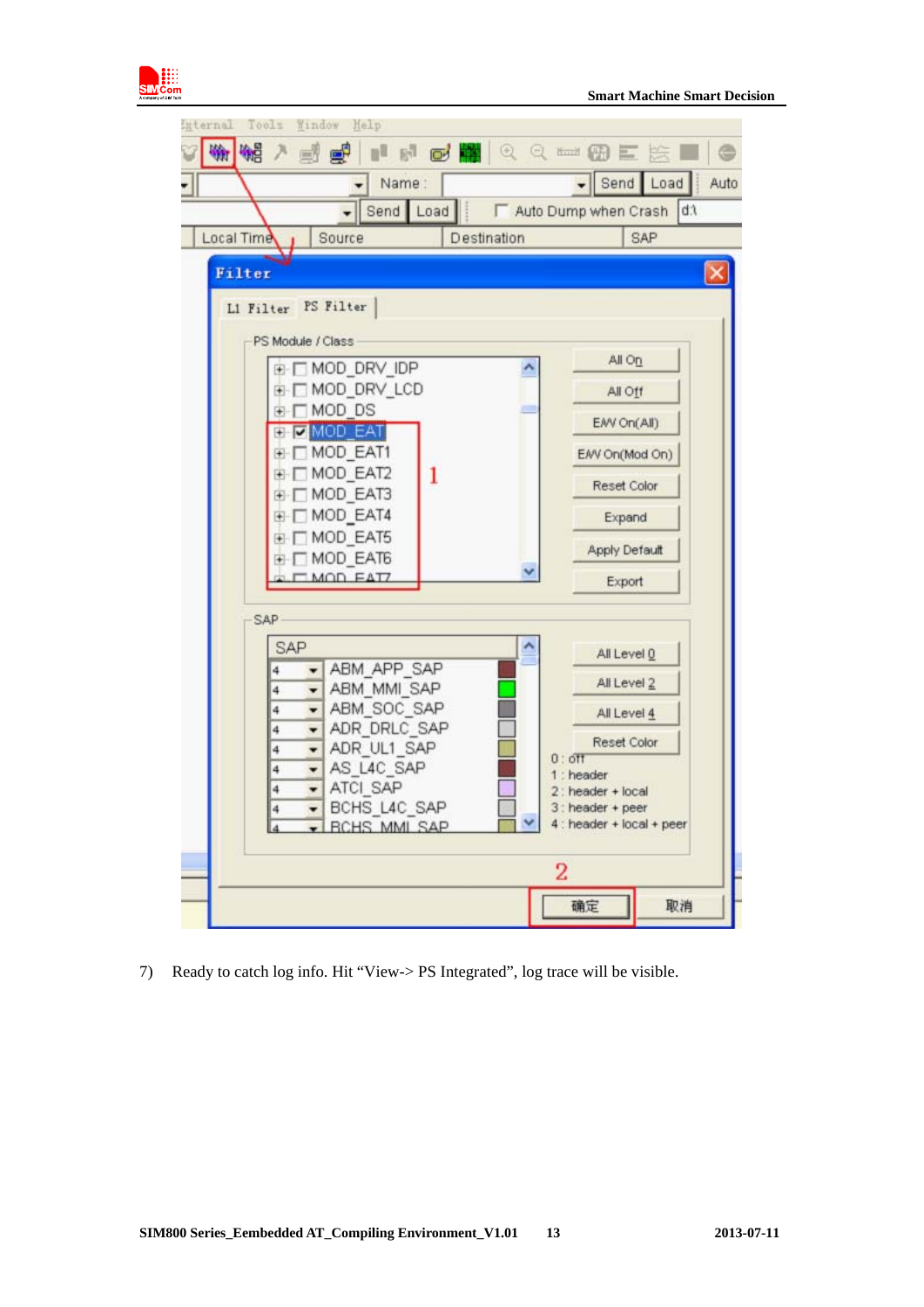



8) Disconnect communication to save log.

| $x$ Catcher -      |       | E:\MIK-PROJECT\SIM800\EAT\tst\database_classb\BPLGUInfoCust        |        |                    |                 |
|--------------------|-------|--------------------------------------------------------------------|--------|--------------------|-----------------|
|                    |       | File Edit View Controls Config Advanced External Tools Window Holp |        |                    |                 |
|                    |       | 5 2 5 5 5 % <sup>6</sup> 2 3 0                                     | 三十分呢?  |                    | $\sigma$<br>园   |
| Command:           |       |                                                                    |        |                    | Name:           |
| AT Command:        |       |                                                                    |        | Disconnect<br>sena | Load            |
| Type               | Index | Frame #                                                            | Time   | Local Time         | Source          |
| C Primitive        | п     |                                                                    | 127491 | 16:00:47:953       | <b>MOD MPAL</b> |
| C. Primitive       |       |                                                                    | 127594 | 15:00.48.406       | MOD MPAL        |
| C: Primitive       |       |                                                                    | 127695 | 16:00:48:875       | MOD_MPAL        |
| <b>O</b> Primitive |       |                                                                    | 127797 | 16:00:49:328       | <b>MOD MPAL</b> |
| C Primitive        |       |                                                                    | 127899 | 16:00:49:912       | <b>MOD MPAL</b> |
| C Primitive        |       |                                                                    | 128002 | 16:00:50:250.      | <b>MOD MPAL</b> |

9) Hit "File->Save log as..." option to save log.

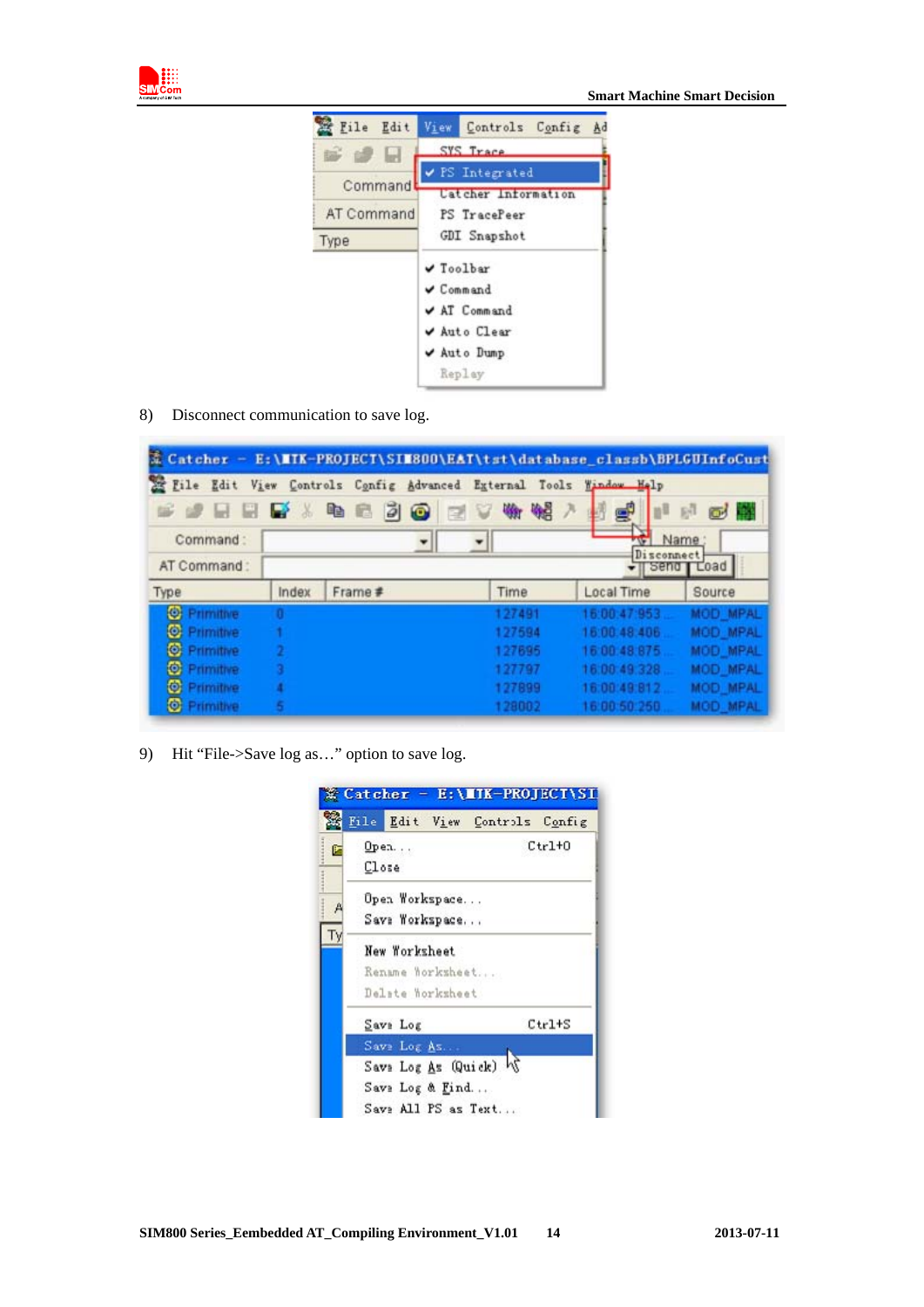

## 10) Log trace is like following.

| 120928-002         |     | 1212 |               |                 |                 |                    |                                 |
|--------------------|-----|------|---------------|-----------------|-----------------|--------------------|---------------------------------|
| Primitive          | 298 | 1636 | 15:33:15:360. | MOD DRV HISR    | <b>MOD EAT</b>  | DRIVER PS SAP      | MSG_ID_UART_READY_TO_READ_IND   |
| <b>O</b> Trace     | 299 | 1636 | 15:33:15:360  | MOD EAT         |                 |                    | eat core uart.c-62 wien-1 len-0 |
| <b>O</b> Trace     | 300 | 1636 | 15:33:15:380  | MOD EAT         |                 |                    | can write len.1                 |
| <b>O</b> Trace     | 381 | 1638 | 16:33:15:380  | MOD EAT         |                 |                    | tail-11 head-11                 |
| <b>O</b> Trace     | 302 | 1636 | 15:33:15:360  | MOD EAT         |                 |                    | main.c-292.msg 7                |
| <b>O</b> Trace     | 383 | 1638 | 15:33:15:350  | MOD EAT         |                 |                    | get uant0 buf.                  |
| <b>Rimbye</b>      | 384 | 1636 | 15:33:15:360  | <b>MOD EAT</b>  | <b>MOD ATCI</b> | <b>INVALID SAP</b> | MSG ID UART READY TO READ IND   |
| <b>C</b> Primitive | 305 | 1637 | 15:33:15:380  | <b>MOD ATCI</b> | MOD EAT         | <b>INVALID SAP</b> | MSG_ID_UART_READY_TO_READ_IND   |
| <b>O</b> Primitive | 306 | 1637 | 15:33.15:360  | <b>MOD ATCI</b> | MOD DS          | <b>INVALID SAP</b> | MSG_ID_READY_UART_WRITE_IND     |
| <b>O</b> Trace     | 307 | 1637 | 15:33:15:360. | MOD EAT         |                 |                    | main.c-292 msg 4                |